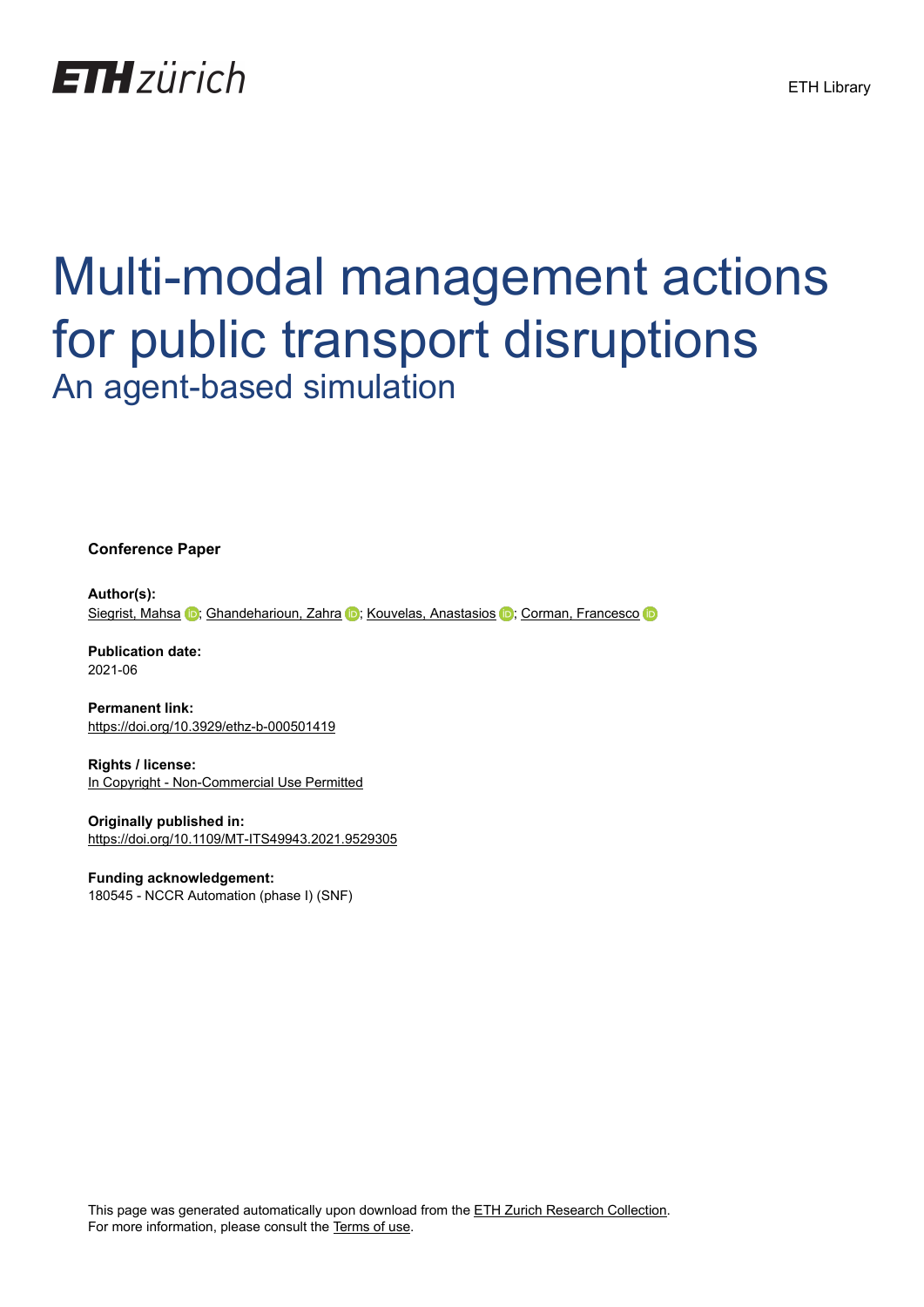# Multi-modal management actions for public transport disruptions: an agent-based simulation

Mahsa Rahimi, Zahra Ghandeharioun, Anastasios Kouvelas, Francesco Corman Institute for Transport Planning and Systems ETH Zurich, Stefano-Franscini-Platz 5, 8093, Switzerland

{rahimim, zahrag, kouvelas, corman}@ethz.ch

*Abstract*—In a public transport disruption, management of the disruption plays a significant role in reducing passengers' inconvenience. This research aims to evaluate how the delay that passengers experience in a public transport disruption can be reduced, using multi-modal management actions. We consider various traffic management actions implemented in real-time to mitigate the downsides of a disruption, including route and mode adjustments, and capacity increase. Transport operators can implement disruption management actions, such as assigning more vehicle capacity/frequency to the running services; and can inform passengers about the disruption. The benefits of providing updated information to mitigate the downsides of the disruption are large, and could possibly lead to a better mode and route choice. The simulation of the impacts and dynamics of a reallife disruption in our study is performed by an agent-based framework. We demonstrate how much delay could be avoided by implementing multi-modal management actions and analyzing the extent to which they change passengers' travel behavior, in terms of travel mode and travel time. Results indicate that employing multi-modal management can lead to a reduction of 18% in the delay of affected passengers, when information and capacity management are used together.

*Index Terms*—disruption management, public transportation disruption, agent-based simulation

#### I. INTRODUCTION

Public transportation plays a major role in the daily life of the people. Disruptions in public transport (PT) have a negative impact on passengers' comfort and satisfaction. Disruptions can vary from minor incidents, such as delays due to adverse weather conditions, over-loaded vehicles, to the trains' breakdowns. Transport operators use disruption management actions to reduce the delay that passengers experience. Several actions can be used to overcome a disruption, such as updating the timetable, rescheduling, rolling stock, and increasing the running services' capacity, from an operator point of view; and informing passengers, so that they can adjust their mode and route choice. We use the term multi-modal disruption management actions when various real-time actions are implemented in managing PT disruptions to find the best feasible approach to reduce the delay and travel time. Among multimodal disruption management actions, informing passengers as a solution is very attractive, as it does not need massive investments in the infrastructure, vehicle, or personnel resources. The delay varies according to the time passengers become aware of the disruption and to the extent, they can re-plan their desired trips and activities. Therefore, it is in the interest of passengers and public transport service operators to examine and assess to what extent multi-modal disruption management actions have the potential to reduce the delay experienced by traveller; and to estimate any change in passengers' behavior throughout the disruption. We analyze the effects of such actions on passengers' delay, travel time, and the effects on travel mode choices. For simulating real life scenarios, we have implemented an agent-based simulation approach. For our simulation, we use a calibrated disaggregated demand model, which determines input for the agent-based simulation.

#### II. PROBLEM DESCRIPTION AND CONTRIBUTION

We assume a disruption is an event, mostly unexpected or unknown until shortly before, or even after its occurrence, which prevents some PT services from running as planned. Possible disruptions can be related, for instance, to operational limitations, failures, accidents, adverse weather conditions, etc.

Various approaches have been implemented to address the problem of disruption management in the public transportation context. In the current work we only mention the most recent research in this field. [1] studied railway disruption management action and proposed a MILP model that integrates passenger reassignment approach with timetable rescheduling. Providing real-time information studied in [2]–[4], helps travelers to react accordingly and adjust their travel plan to the updated timetable, notwithstanding the disruption and facing large delays. However, their studies focused only on informing passengers to reduce the adverse effects of PT disruptions while not considering increasing capacity as a disruption management action. PT operators can increase the transport capacity (longer vehicles or more frequent services) of existing lines, which can help to bypass the disruptive event [5]. Such efforts can all be included in the concept of a disposition timetable, which differs from the planned timetable. Determining a practical disposition timetable is a complex task to be quickly performed with an only approximate understanding of how the passengers might redistribute within the network and/or react to the new timetable [6]. Besides, some previous research quantitatively evaluates the disruption management practices on already occurred disruption [7]. The behavior of passengers is typically estimated based on multi-modal assignment techniques. User equilibrium solution refers to a situation in which through a day-to-day (where each iteration corresponds to one day) process, travelers, for instance, learn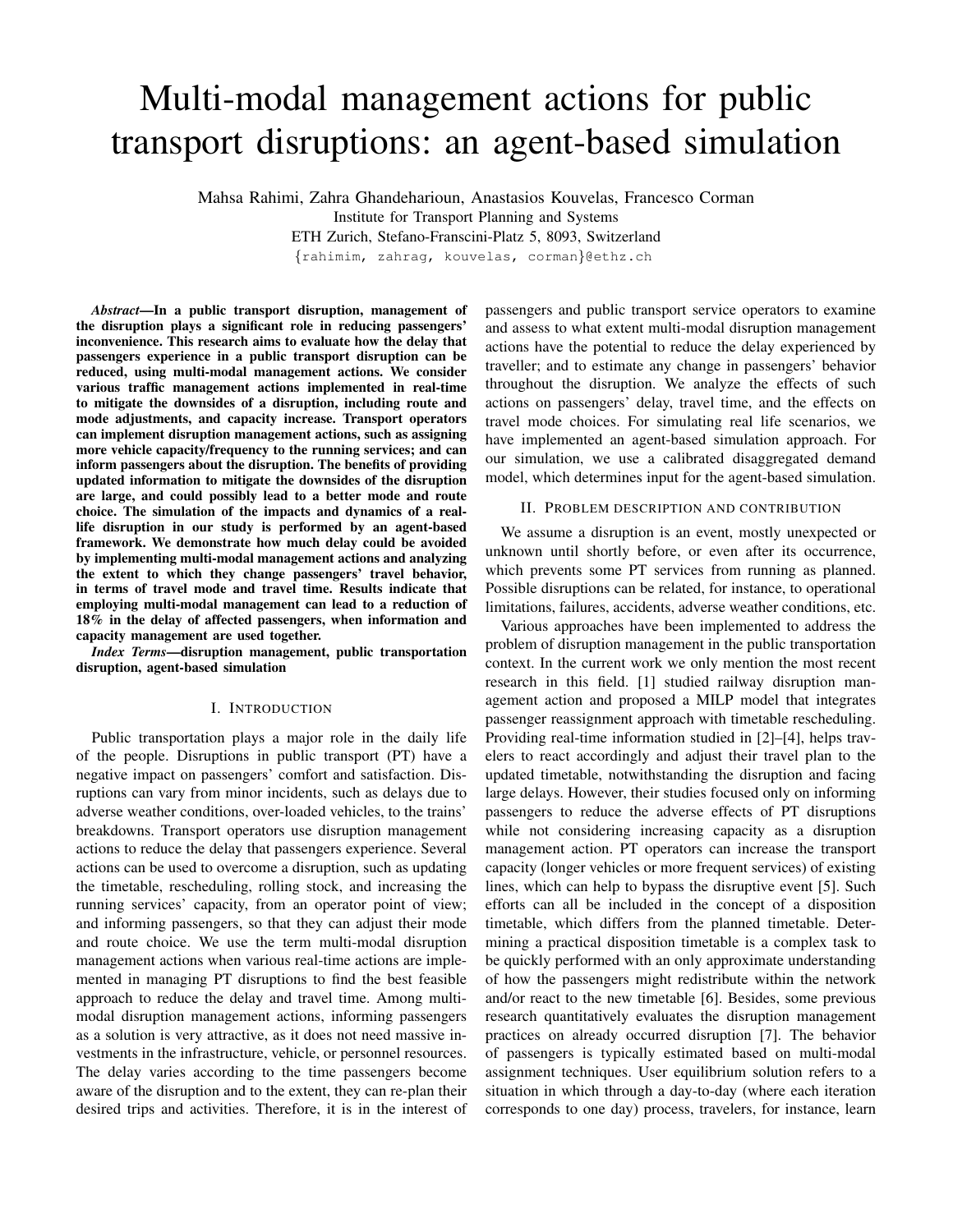that some public transport lines are slower or faster and that some are close to capacity at a certain time and the travelers might get denied boarding, therefore, experiencing longer travel times. The final solution is an optimum response to the dynamic characteristics of the network. Non-equilibrium is a non-iterative approach which is appropriate for the simulation of unexpected events, in a non equilibrium state the passengers have not reached the most efficient plan in the network by iteration. Practically, there is insufficient empirical data available from past experienced disruptions to replicate them and study their impacts in simulation models [8]. Instead, a simulation can assist in choosing effective actions in real life, by means of an analysis of their respective results, including quantifying delays and associated monetary values for passengers and the whole PT network.

To the best of our knowledge, this research is the first attempt to bring various multi-modal management actions of disruption in a unified framework, and compare their impacts by analyzing their effects on passengers' behavior. Besides, we investigate and compare each of our scenarios in both equilibrium and non-equilibrium conditions. Therefore, We implement a within-day replanning approach for simulation of such unexpected disruptions. The results of this research are valuable for PT authorities for further understanding of passenger flow evolution after a disruption on a PT link, and to understand the risks and opportunities of disruption management actions to improve system performance in case of a disruption in PT networks. Our main contributions to the literature are: Firstly, We implement operational multi-modal management actions on a comprehensive set of scenarios (thirteen scenarios). We consider both passengeroriented actions such as providing information in real-time, enabling route and mode adjustment; and supply-oriented actions such as increasing the vehicle capacity or frequency of the running services. Secondly, We simulate thirteen scenarios with equilibrium/non-equilibrium conditions, reflecting expected/unexpected disruptions. We compare their impacts on passengers' delays and associated monetary value of time.

#### III. METHODOLOGY

#### *A. Agent-based simulation approach*

To simulate the response of travelers, and estimate their delay, we use an activity-based, agent-based simulation approach. The agent-based simulation analyzes individual behavior by modeling each traveler as an individual agent who makes his or her own decisions according to predefined rules. Agents interact with each other in the simulation environment where one agent's choice affects another agent's choice and, finally, the whole environment. The present research uses the software MATSim, which is based on an iterative procedure to approximate the day-to-day user equilibrium state [9]. Eventually, an equilibrium state is reached where the agents cannot further improve their plans unilaterally.

A daily-plan, which is one of the outputs of MATSim, is the actual sequence of activities and trips. For agent *a* the daily plan  $s_a$  includes a sequence of activities  $(Ac)$  and trips  $(Tr)$  to reach those activities. Equation 1 explains that the daily plan includes i trips  $(Tr)$  and  $i + 1$  activities  $(Ac)$ . For a simple example, agent  $a$  can start in the morning by traveling from home  $(Ac_1)$  to work  $(Ac_2)$  by bus  $(Tr_1)$  and in evening returns home  $(Ac_3)$  by bus  $(Tr_2)$ .

$$
s_a = (Ac_1, Tr_1, Ac_2, Tr_2, ..., Ac_i, Tr_i, Ac_{i+1})
$$
  
where  $Ac_i = (l_i, t_{start,i}, t_{end,i}), Tr_i = \{(l_{from,i}, l_{to,i}, t_i, v_{id})\},$   

$$
v_{id} \in V
$$
 (1)

Each activity is defined by 3 elements of the location  $(l_i)$  in which the activity happens, the time that the activity starts  $(t<sub>start,i</sub>)$  and the time that activity ends  $(t<sub>end,i</sub>)$ . Each trip is also defined by 4 elements: location in which the trip starts  $(l_{from,i})$ , the location in which the trip ends  $(l_{to,i})$ , the time that the trip starts  $(t_i)$ , and the PT vehicle  $v_{id}$  is used for traveling. Set V includes the ids of all transit services.

#### *B. Within-day replanning approach*

The concept of user equilibrium, typical of transit assignment, and also implemented in basic Matsim version is not capable of modeling travelers' actions under disruptions [10]. As disruptions are not recurrent, travelers cannot learn from past experiences, and a day-to-day process looks illogical. To this end, a within-day replanning approach simulates only a single iteration, preventing problems resulting from an iterative simulation process [10]. For our simulation, we use a calibrated disaggregated model of demand (already used and tested in [2], which determines input for the agentbased simulation (also calibrated/ evaluated in many previous studies). In our simulation, we also use the module for withinday replanning developed by [4], which enables rerouting based on the updated disposition timetable; and considers the capacity of vehicles as a further constraint.

#### IV. CASE STUDY OF ZURICH CITY

We evaluate the effects of a disruption on a large multimodal network; we chose Zürich and its PT network. However, the proposed methodology is not limited to any particular geographical situation and can be applied universally. We represent the population of Zürich utilizing agents, at a  $1\%$ sampling rate, that is, each agent represents 100 persons in real life; capacities of road links and vehicles are scaled accordingly, results in 12'072 agents. The disruption considered is the closure of a major railway link in the city, and it is confined to geographical (stations of Hardbrücke, Oerlikon, Zurich HB and Wipkingen) and time dimensions (16.00 to 19.00). The dotted/solid lines in Fig. 1 represents the disrupted/undisrupted rail services. Referring to this disruption, we identify agents affected by the disruption as those traveling at the disrupted time, on a disrupted vehicle, between the disrupted stations, in the normal day. In the simulated test case, 140 agents (therefore corresponding to 14'000 people in real life) cannot perform their usual trip; we identify them as "directly affected agents". As the disruption occurred in a specific part of the Zürich network, not all the agents in the whole city experience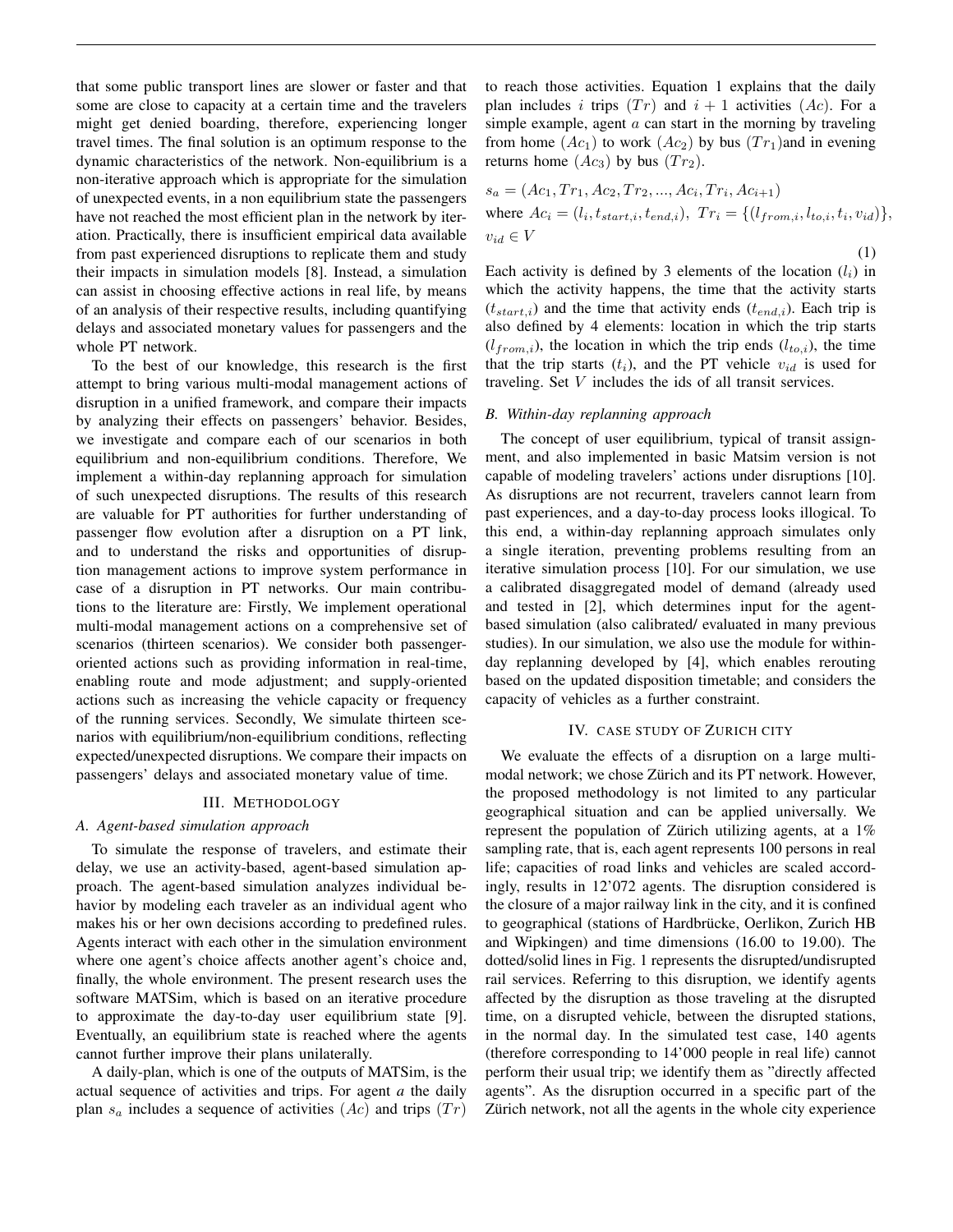

Fig. 1: Details of rail services (dotted color: disrupted; black solid: normal) and tram services bypassing the disruption (solid color), in Zürich network for the considered scenarios.

the disruption and its consequences. When considering all the 12072 agents, the effect will be relatively small. On the other hand, the 140 directly affected agents will suffer from substantial delays, ranging from a few minutes to hours delay time, depending on the circumstances of the scenario that we simulate. In the following, we present mode choice analysis for both cases, of all agents, and directly affected agents.

## V. MULTI-MODAL DISRUPTION MANAGEMENT ACTIONS

We simulate scenarios based on three multi-modal disruption management actions: information management enabling mode and route adjustment, increasing vehicle capacity, and increasing the frequency of running services.

*1) Information management action:* In an unexpected disruption, the passengers' behavior relies on the information they receive in content and time. We explain the related scenarios for information management and define them based on our simulation criteria in the following scenarios: 1)"Normal day" is an equilibrium without the disruption scenario (base scenario, used for benchmarks). 2)"Equilibrium+disruption" is the equilibrium scenario with the disruption. Agents adapt their daily plans through the iterations, having the possibility to change mode, route, and departure times,reaching a new equilibrium. 3)"WithinDaySD" is a within-day replanning scenario in which all agents have information about the disruption when disruption starts. Agents can only change route in the PT network, but cannot change mode anymore. 4)"WithinDayST" is a within-day replanning scenario in

which agents have information about the disruption at different times depending on the time they intend to perform their trip. In other words, agents are informed at start time of their trip about the disruption if their trip is in the time of disruption. Agents can only change route in the PT network, but cannot change mode anymore. 5)"No Information" agents do not have any information about the disruption. Their reaction consists of waiting at the train station until the next vehicle's arrival of the PT line they intended to take. Agents can only take later services, in the same route as originally planned.

*2) Vehicle capacity management action:* One alternative action in disruption management is increasing the capacity for running services. We present a scenario 6)"Line10-Large", which is a disruption scenario, combined with the information strategy equivalent to the "Start of the disruption" plus increasing the vehicle capacity of the tram line 10 by a large amount (100%).And, similarly for bus line 72, determining another scenario as 7)"Line72-Large". We analyze the most used PT line by directly affected agents, tram line 11 and we determine another scenario as 8)"Line11-Large". For further analysis, we increase the vehicle capacity of the whole PT network in Zürich city, for the entire day, and we simulate the following scenarios: 9)" WithinDaySD+Medium", 10)"Equilibrium+Medium ", 11)"WithinDaySD+Large", 12)"Equilibrium+Large". The scenarios "WithinDaySD+Medium" and "WithinDaySD+Large" include the information management action equivalent to the scenario "WithinDaySD", that is route adjustment, no mode adjustment. We simulate two levels of increase in the vehicle capacity of running services: the Large increase (100%), and Medium increase (40%), which is the minimum increase possible, given the sampling rate used in the agent based scenario. The scenarios "Equilibrium+Medium" and "Equilibrium+Large" combine those two vehicle capacity increase with the equilibrium condition: agents can change mode route and departure time choice.

*3) Frequency management action:* We consider one scenario of increasing the frequency (vehicle departures per hour) of a running PT service, to test whether higher frequency in the PT network yields better service variations considering agents' delay. To this end, we propose the following scenario: 13)"Line10-Frequency". According to the original timetable, line 10 has an average headway of 5 minutes in the PT network, however the frequency of running services is very variable throughout the day. In our scenario, the frequency of the line 10 is doubled, meaning that line 10 runs with an average headway of 2.5 minutes, with consideration of variation of headway depending on the time of the day.

### VI. RESULTS

## *A. Delay analysis, directly affected agents*

We compare the delay that directly affected agents experience in each scenario in Table I. We consider the delay for those activities planned in an agent's daily plan after the disruption start time (after 16 o'clock) until the end of the day, compared with the same activities in the base scenario. This delay is labeled as activity-delay. The base scenario, i.e. the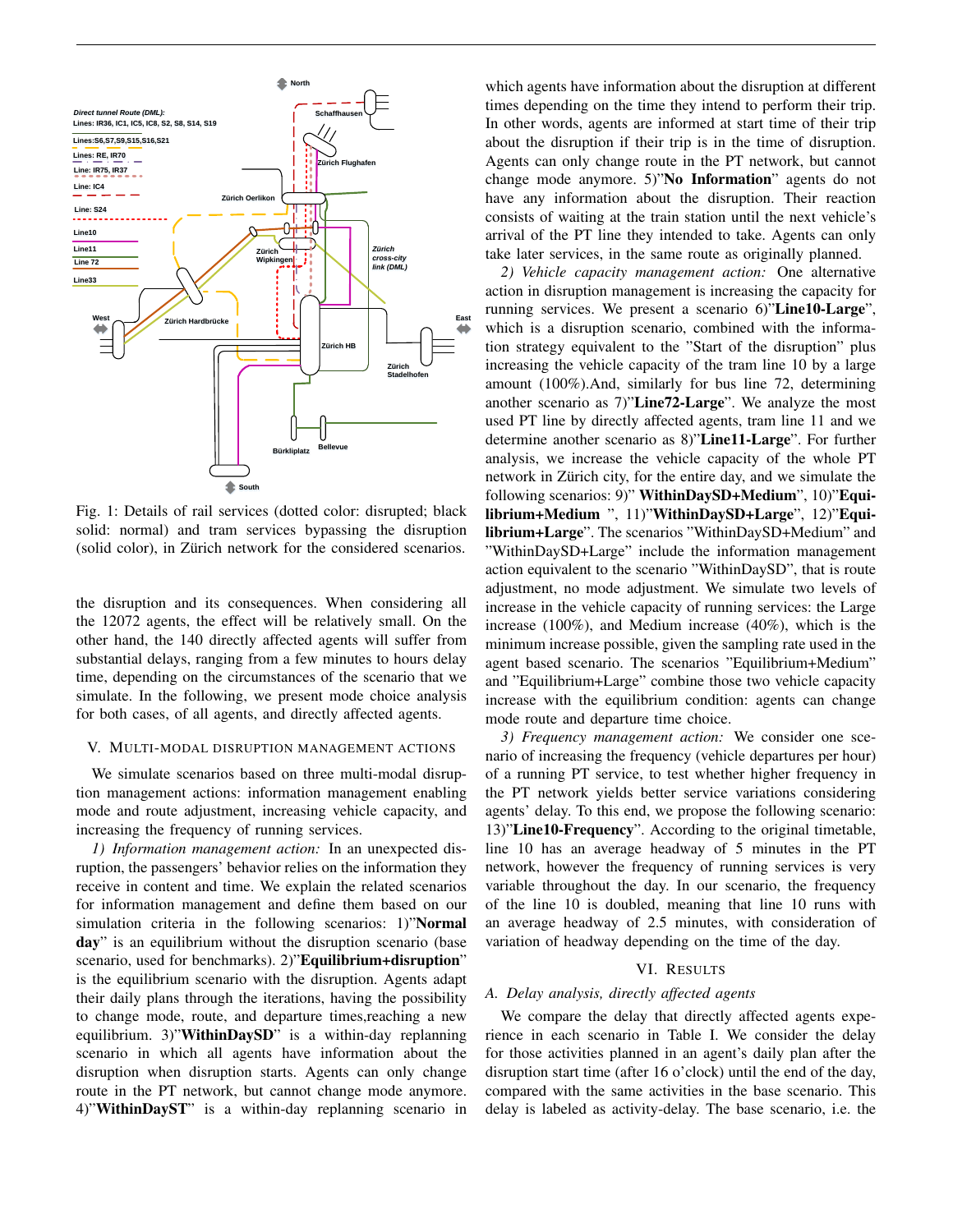equilibrium in a normal day, is the reference for calculating the activity delay; therefore, the amount of activity-delay is equal to zero minutes for this scenario. We report the average delay, and its 90 percentile. By having the total delays for agents, and the value of time, which is 27.81 CHF per hour [11], and the sampling rate of the agents, we can estimate the monetary value of delay (in thousands of CHF) for the entire set of travellers, which can be found in Table I. In Table I column "% vs. \*" stands for a percentage comparison between the scenario "Start of the disruption" and others. We add such a column to compare all multi-modal management actions with one specific information management action.

TABLE I: Delay analysis for 140 affected agents

| <b>Scenarios</b>       | Activity-delay<br>(minutes) |       | $% vs. (*)$ | Value of delay<br>(kCHF) |
|------------------------|-----------------------------|-------|-------------|--------------------------|
|                        | average                     | 90%   |             |                          |
| No information         | 92.4                        | 180.0 | 760.76      | 492.2                    |
| WithinDayST            | 12.4                        | 30.1  | 15.38       | 80.3                     |
| WithinDaySD (*)        | 10.7                        | 30.4  | 0.00        | 69.6                     |
| Equilibrium+disruption | 5.3                         | 26.1  | $-50.61$    | 34.1                     |
| Line10-large           | 10.6                        | 30.4  | $-0.93$     | 68.9                     |
| Line72-large           | 10.8                        | 31.6  | 0.93        | 703.0                    |
| Line10-Frequency       | 10.6                        | 30.0  | $-1.49$     | 68.5                     |
| Line11-large           | 8.8                         | 27.9  | $-18.17$    | 56.9                     |
| WithinDaySD+Medium     | 8.9                         | 28.4  | $-16.78$    | 57.9                     |
| Equilibrium+Medium     | 4.5                         | 15.1  | $-58.15$    | 29.1                     |
| WithinDaySD+Large      | 8.5                         | 28.4  | $-20.41$    | 55.4                     |
| Equilibrium+Large      | 3.0                         | 15.1  | $-71.95$    | 19.5                     |

By comparing the delay value in the scenario "Within-DaySD+Medium" with the scenario "WithinDaySD" in Table I, it can be seen that if we increase the capacity of PT vehicles in the disruption situation by medium level, the average delay that directly affected agents experience is reduced by around 17%.

Adding to the vehicle capacity of Line 11 (scenario "Line11-large") results in less delay for directly affected agents compared to increasing the capacity of other PT transit lines. Agents in scenario "Line11-Large" experience 8 minutes of delay, around 18% less than scenarios "WithinDaySD", "Line10-Large", "Line72-large" and "Line10-Frequency".

Table I also shows that if agents become aware of the disruption at the WithinDaySD, instead of when they want to start their trip, their average delay decreases by 15%. Table I, it can be seen that informing agents about the disruption at the start time of the disruption can reduce the delay the same as the scenarios in which the vehicle capacity or frequency of lines mostly used by affected agents is increased. In the scenario "WithinDaySD," agents experience an average of 10 minutes delay, which is the same as delays in scenarios "Line10-Large" and "Line10-Frequency". Because changes in timetable and capacity of vehicles requires larger investments than provision of real-time information. We can conclude that the benefit of real-time information management action is equal to proposed infrastructure management actions in reducing delay with considerably lower costs. By increasing the capacity of vehicles in the PT network, the scenario "WithinDaySD+Large" yields

to 20% reduction in the delay, compared to the scenario "WithinDaySD". This result is not far from what is achieved already with a medium increase, (reduction of 17%). The same comparison can be extended to the monetary value of delay. Comparing "Line10-Large" scenario with "Line10-Frequency" scenario, the increased frequency yields less delay compared to increasing the capacity of vehicles (against larger resource costs, for the operators; those are not discussed here).

In Table I, it can be seen that increasing the capacity of PT vehicles by a large level can have quite the same impact on agents' delay (causes a reduction of 20% in the delay) as increasing the capacity of PT vehicles by a medium level (again, a reduction of 17% in the delay). However, increasing the whole PT network's capacity indeed requires enormous investment, for the PT infrastructure and services. Therefore, we can conclude that the benefit of a medium increase in the PT vehicle capacity can be as significant as a large increase in capacity, which would require an even larger investment.

# *B. Mode choice and travel time, all agents*

Analyzing the mode choice is critical to understand how the different modes help to mitigate the consequences of a disruption. In this sense, it is interesting to evaluate how strategic management disruption actions influence the agents' behavior and their traveling pattern. In a within-day, nonequilibrium setting, when travelers receive the information, they look for alternative routes to complete their traveling. The travelers using the PT mode cannot promptly change the mode to a private car, as they have no vehicle available right away. The travelers can instead use the PT services, which are running despite the disruption; this might result in longer trips, and/or more transfers, and/or longer waiting times to reach their destination. Specifically, travelers will use PT services, which were not typically using (i.e., compared to the user equilibrium situation without disruption). In other words, passengers affected by the disruption, who cannot take their desired PT vehicles, have to board other PT vehicles. Therefore, we might hypothesize that we will not expect tangible differences in the mode choice in the unexpected (non-equilibrium, within-day) scenarios. The scenarios based on equilibrium conditions instead exhibit to some extent a mode shift, as they allow a route adjustment as a consequence of the disruption.

We consider here a subset of scenarios, namely the basic scenario as a reference, with, and without disruption; two scenarios based on information provision but without the possibility to perform route adjustment ("WithinDaySD", nonequilibrium, within-day), and combining information provision with vehicle capacity adjustments ("WithinDaySD+Medium"). Finally, we also analyse one disrupted scenario with vehicle capacity management action ("Equilibrium+Medium") with equilibrium, that is including route choice adjustment.

The mode choice analysis in this research is based on each trip that agents traveled throughout the whole day (before and after disruption time). We have four modes of traveling, PT, car, walk, and bike. The percentage of the mode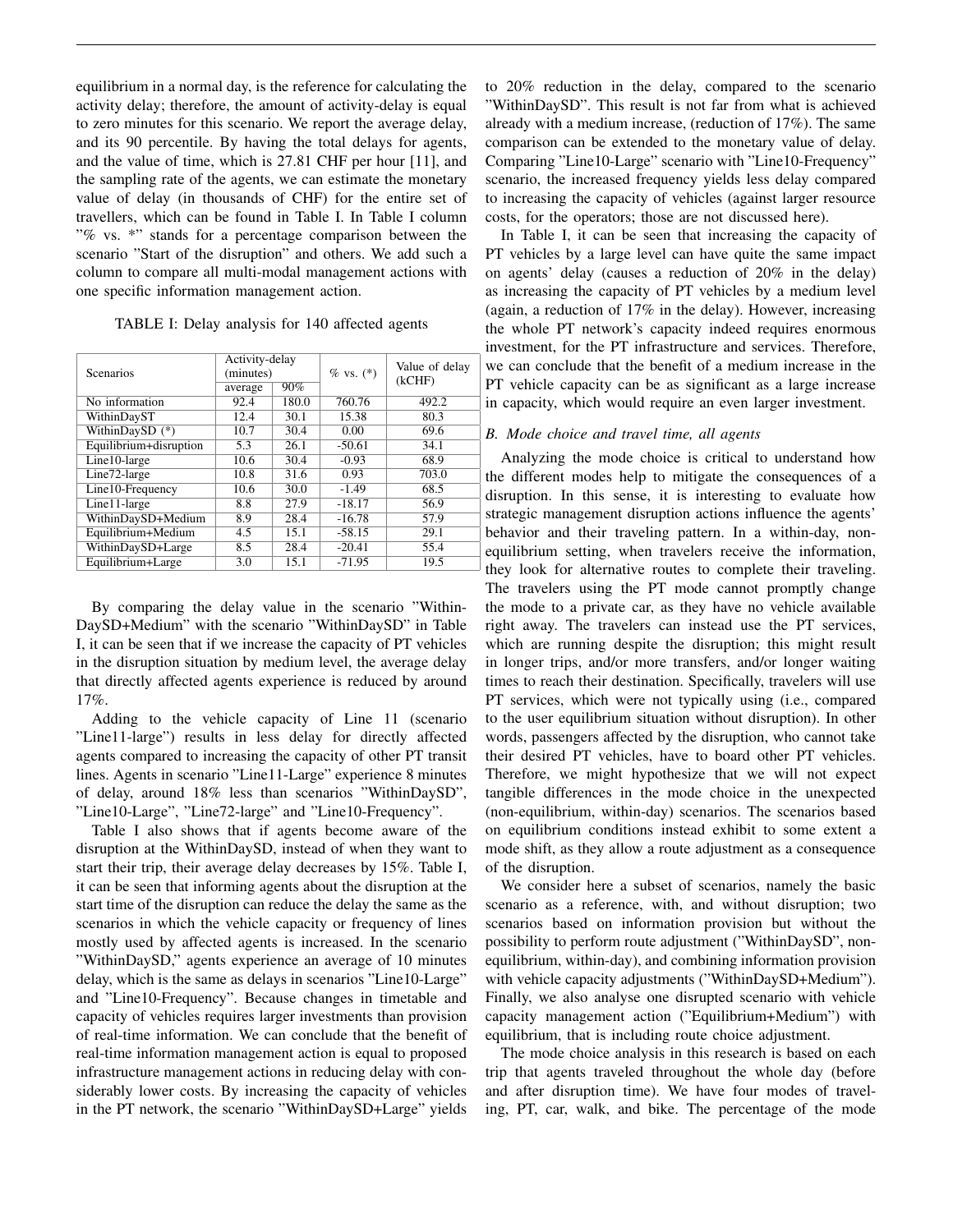choice statistics under different scenarios are shown in Fig. 2. The modes are differentiated with the colors. The order of scenarios from the biggest circle to the smallest circles are "Normal day", "WithinDaySD", "Equilibrium+disruption", "WithinDaySD+Medium", and "Equilibrium+Medium". We also analyze the travel time per each mode for directly affected agents, shown in Fig. 3. X-axis reports the scenarios' names, Y-axis reports the travel time (hours, sum over all agents) in one simulated day; the modes are differentiated with colors. We also illustrate the total travel time spent on all modes with the title "sum". Fig. 2 shows that among the mode choices



Fig. 2: Mode choice analysis, for all agents



Fig. 3: Travel time spent per travel mode, for all agents

of traveling, car-mode is the most used mode of transport by the agents in all scenarios, followed closely by PT-mode. Agents in all scenarios spend more than half of their daily travel time on the PT-mode (Fig. 3). Such results indicate the importance of PT-mode in the daily-plan of agents and their dependency on PT-mode for commuting. After car mode, the most used travel modes are PT, walk, and bike with the lowest usage. By comparing "Normal day" (outermost circle) and "Equilibrium+disruption" (third circle) scenarios in Fig. 2 and Fig. 3, it can be seen that in those two user-equilibrium states, the disruption results in an overall decrease of PT-mode usage; and PT travel time. Instead, the usage of car-mode and walk-mode both increase slightly, identifying a modal shift. Comparing "Normal day" and "Equilibrium+Medium", we can see that a medium increase in the transit capacity of vehicles in the PT network, even in disrupted scenarios, yields to an increase of around 3% in PT-mode choice; and a comparable increase in travel time by PT-mode; and a decrease around 2% in both choosing car-mode and the car travel time. PT-mode's highest travel time can be observed in the scenario "Equilibrium+Medium" and "WithinDaySD+Medium". In contrast, the lowest amount of travel time for car-mode is observed in the three scenarios. Such a result indicates that increasing the capacity of PT services by medium level directly affects the usage of PT-mode by the agents. Finally, the mode changes in the non-equilibrium scenario ("WithinDaySD") are not tangible, as already described before.

#### *C. Mode choice and travel time, directly affected agents*

In every disruption, some travellers are extremely affected due to the disruption of the PT services they use regularly, while, many travellers are partially affected. Where here investigate the effects of the disruption and management actions just on the 140 directly affected agents. This section is dedicated to quantifying the mode choice in scenarios for directly affected agents, similarly to the previous section. The statistics of the mode choice under different scenarios are shown in Fig. 4. The amount of travel time that directly affected agents spend on different modes is also presented in Fig. 5. Similar to the behavior of all agents in Fig. 2, the scenario "Equilibrium+disruption" has the lowest share of PTmode. However, directly affected agents use PT-mode by far more than any other travel modes; the same trend can be seen in travel time. This is obvious, as the disruption is on the public transport network, and directly affected agents must have been using the disrupted lines at some point through the disruption. By comparing "Normal day" and "Equilibrium+disruption"



Fig. 4: Mode choice analysis, for 140 directly affected agents

scenarios, it can see that the disruption shifts directly affected agents towards the more usage of the car (22.2% in "Equilibrium+disruption"), which is the highest rate of using car-mode by directly affected agents in all scenarios. Agents in "Normal day" also use PT-mode 2% more compared with "Equilibrium+disruption". The highest share of PT-mode is seen in "WithinDaySD" and "WithinDaySD+Medium" whereas in Fig. 2 for all agents, the highest PT-mode share belongs to